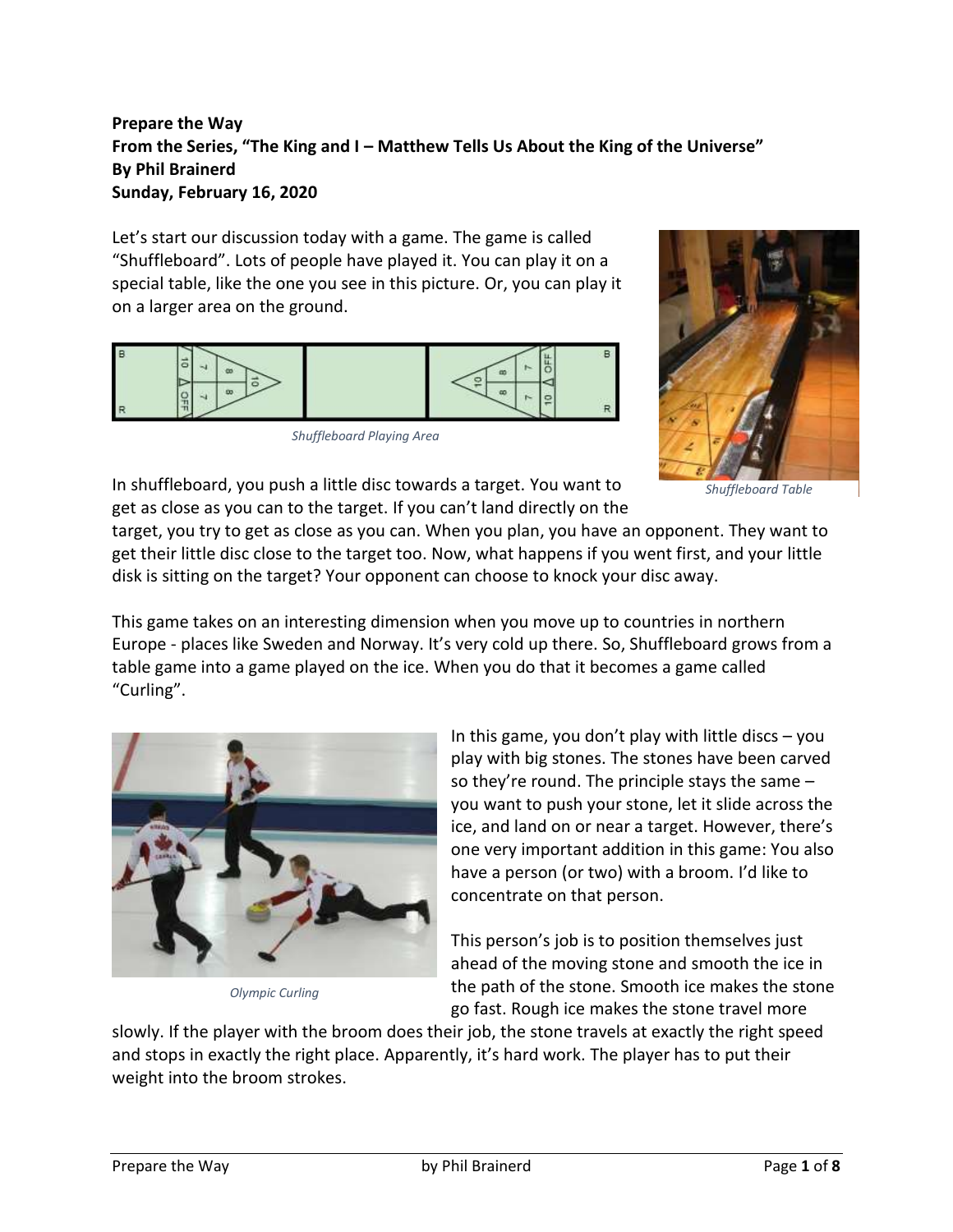When you play shuffleboard on a table, you don't need the extra player because everything is under control. On the ice, you get bumps and holes, so you need this extra player to fix those problems with their broom. *So, we have a game where one person's whole job and purpose is to smooth the way for another player.*

We're in our series, "The King and I – Matthew Tells Us About the King of the Universe". Today's message is entitled, "Prepare the Way". It involves a man who had one purpose in life: To prepare the way for someone else; To make the path smooth and straight. The man's name was John the Baptist. Let's read about him.

1 In those days John the Baptist came, preaching in the wilderness of Judea 2 and saying, "Repent, for the kingdom of heaven has come near." 3 This is he who was spoken of through the prophet Isaiah:

"A voice of one calling in the wilderness, 'Prepare the way for the Lord, make straight paths for him.'" (Matthew 3:1-3)

Matthew begins his account just before the birth of Jesus. Scholars place this around three- or four-years B.C. We need a quick side note here: "B.C." is supposed to mean "Before the birth of Christ". "A.D." is supposed to mean "Year of our Lord", or "after the Lord's birth". When early Historians attempted to set this date, they were a little off. So, we have the irony of Christ being born three or four years "B.C.", or technically before his own birth.

-Don't ask. I wasn't there.

Anyway, when we last saw Jesus, he was a child with his mother, Mary and his father, Joseph. They had just returned from Egypt and settled in the town of Nazareth. The text that we just read represents a later time, around 30 years has passed.

During this time, we know very little about Jesus. We know only that when Jesus was twelve, his family visited Jerusalem, and Jesus already knew enough about Scripture to have intelligent discussions with teachers in the Temple. We learn that from Luke's account in chapter two. This passage starts with the phrase, "In those days". This is around 30 A.D.

We don't know a whole lot about John, either. We know some things about his parents. Let's read about them in Luke:

5 In the time of Herod king of Judea there was a priest named Zechariah, who belonged to the priestly division of Abijah; his wife Elizabeth was also a descendant of Aaron. 6 Both of them were righteous in the sight of God, observing all the Lord's commands and decrees blamelessly. 7 But they were childless because Elizabeth was not able to conceive, and they were both very old. (Luke 1:5-7)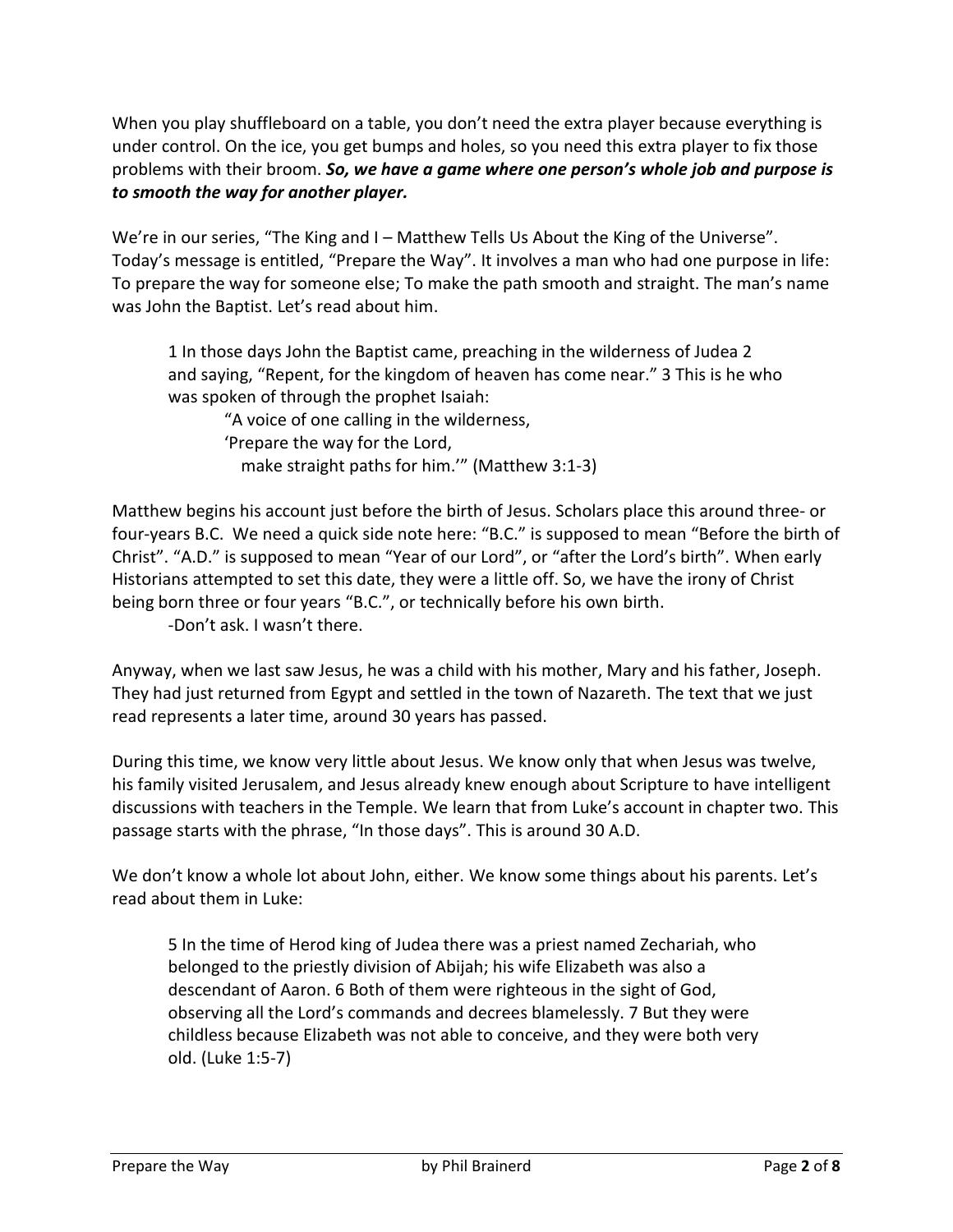Previously, we read about King Herod. That was "Herod the Great". This is his son, "Herod Antipas". So, we have "Herod the Great", and "Herod – *the other one*".

## **John's parents were righteous people.**

We know that John's parents were righteous people. You'll see something very interesting as we examine the Gospel Stories. We're going to learn that many of the important players in the story, especially the good ones, were raised in Hebrew culture. John's parents were from a family of priests. They were faithful to their calling as Godly leaders. *The point is, it makes a difference when people choose to follow God. It affects how your children will look at God.*

We'll later see that all the twelve apostles came from Hebrew families. Some of the apostles were faithfully waiting for the Messiah when Jesus came. Others, like Matthew, had fallen into sin. Here, the point is, we can't always decide for our children whether they will follow God. But, the fact that we offer them the choice is vitally important. In the case of Matthew, because he was raised in a culture of faith, he knew to follow when Jesus called him.

# Here, I need to ask a tough question: *Do we offer our children solid training in the things of God?*

I've mentioned in previous sessions that we sometimes have to compare our church and our beliefs to others. Sometimes we do that because we feel that we have a better understanding than other groups. Sometimes though, I am forced to admit that other groups appear to be outdo us.

If you look at our Jewish friends and our Catholic friends, we see cultures that place a great deal of emphasis on religious education. Our Catholic friends have confirmation. Our Jewish friends have Bar Mitzvah. Preparation for these events is thought to be very important. My Jewish friends will often admit, and will pride themselves in the fact that earthly success based on education is important to them. Every Jewish mother wants her son to be a doctor. If he can't be a doctor, lawyer will work.

But, here's something vitally important: The path to earthly success isn't allowed to preempt what the Jews and Catholics consider to be the religious path of their children. Children in these cultures attend "religious education classes" from an early age. Jewish children to not skip out of Bar Mitzvah training to study math. Catholic children do not skip out of confirmation class to study chemistry. When their children achieve these goals, Bar Mitzvah or confirmation, there are major celebrations. *Do we take the spiritual training of our children seriously?*

I'd like to suggest two things. *First*, many churches offer Sunday school for all ages. Your children need to be there! It would help a lot if you commit to bring your children on time and on a regular basis.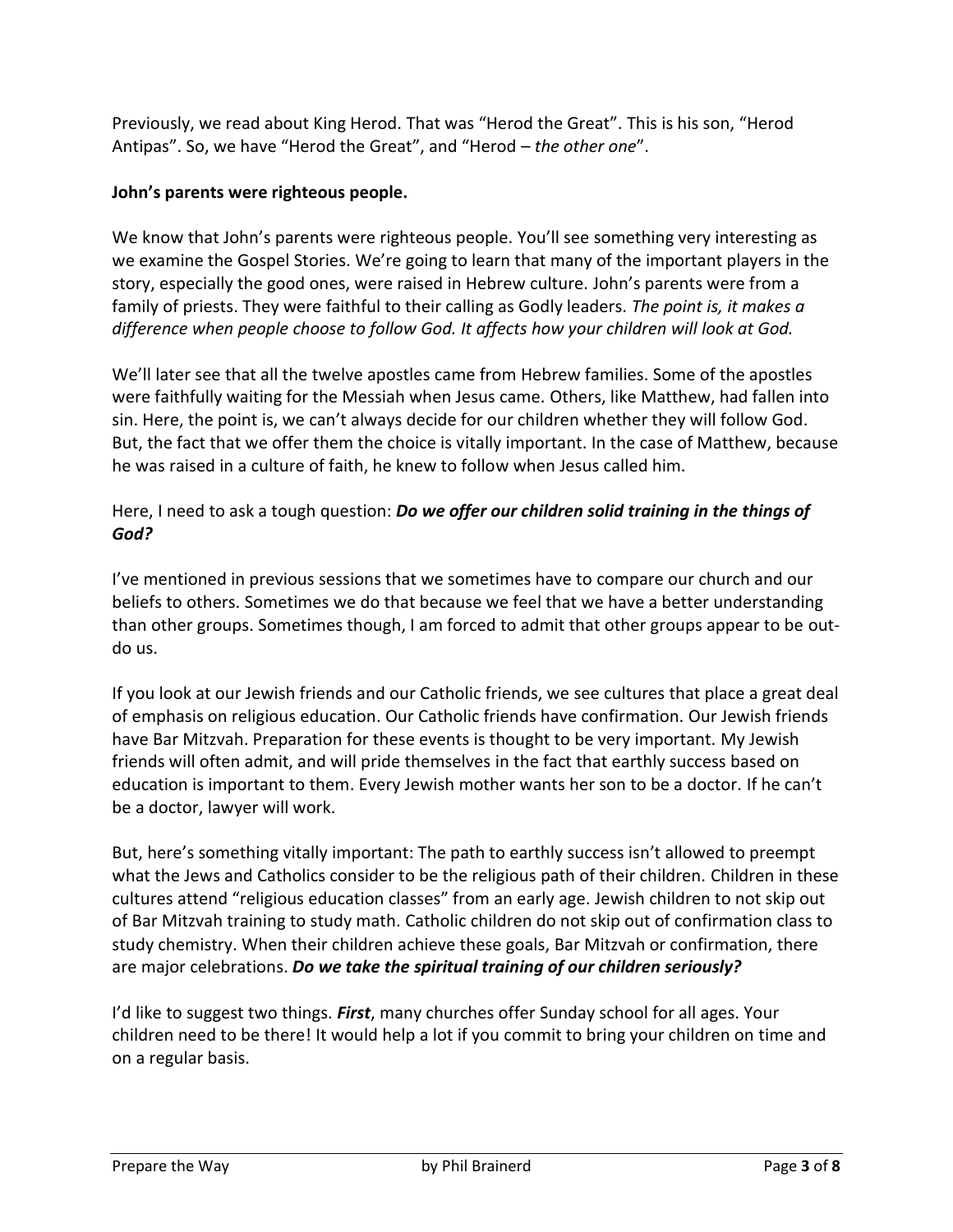*Second*, in the Jewish and Catholic traditions, some aspects of religious education are undertaken by the highly trained people. A priest often teaches confirmation class. A rabbi teaches Bar Mitzvah class.

The Free Church has a curriculum aimed at preparing young people in the ways of faith. It's called "BRICK" (**B**uilt **R**ight **i**n **C**hrist's **K**ingdom). I will happily sit down with children in our church and personally walk them through this material. For those in our congregation who are reading this, contact me if you're interested. If you attend another congregation, maybe it's time to ask the pastoral staff to be directly involved in individual and small group instruction for our children.

John's parents were righteous people. All the apostles were raised in Jewish culture. We as a church need to follow that example.

### **John's birth was announced by an angel.**

There is a second quality of John that is important. We also know that John's parents were not able to conceive. We're told they were getting on in years. Yet, God wanted a special child to be born, so he helped them. John was not born of a virgin, but he was born with supernatural help. We learn in Luke 1 that John's parents had prayed for a son. An angel appeared to John's father to tell him that his prayer had been answered. Here's what the angel said: "…he will be filled with the Holy Spirit even before he is born." (Luke 1:15) Imagine that – filled with the Holy Spirit even before birth. This man John was going to be someone very special.

Let's pause here and consider that phrase: "Filled with the Holy spirit".

This is a surprising topic. Let's read something that the apostle Paul said to his friends in the church at Ephesus: "…be filled with the Spirit…" (Ephesians 5:18)

Do you know that you are commanded to be filled with the Spirit? Yes, *everyone* is. Do we even know what that is? As I just said, everyone is commanded to be filled. Everyone is to be active on some level in ministry. The only thing that changes from person to person is their gifts. However, as important as this is for individuals, there is one group for people for whom the filling is vital.

In the book of Acts, the apostles found themselves to be very busy people. They felt that they needed some help. In particular, there were people who were needy who needed physical help of different sorts. The apostles felt that they should dedicate themselves to the business of teaching and prayer. So, here's what they decided to do: "Brothers and sisters, choose seven men from among you who are known to be full of the Spirit and wisdom. We will turn this responsibility over to them… (Acts 6:3)"

This is very important. When the original apostles needed the individuals who would later be called deacons, they gave instruction to choose special people. When they did this, they didn't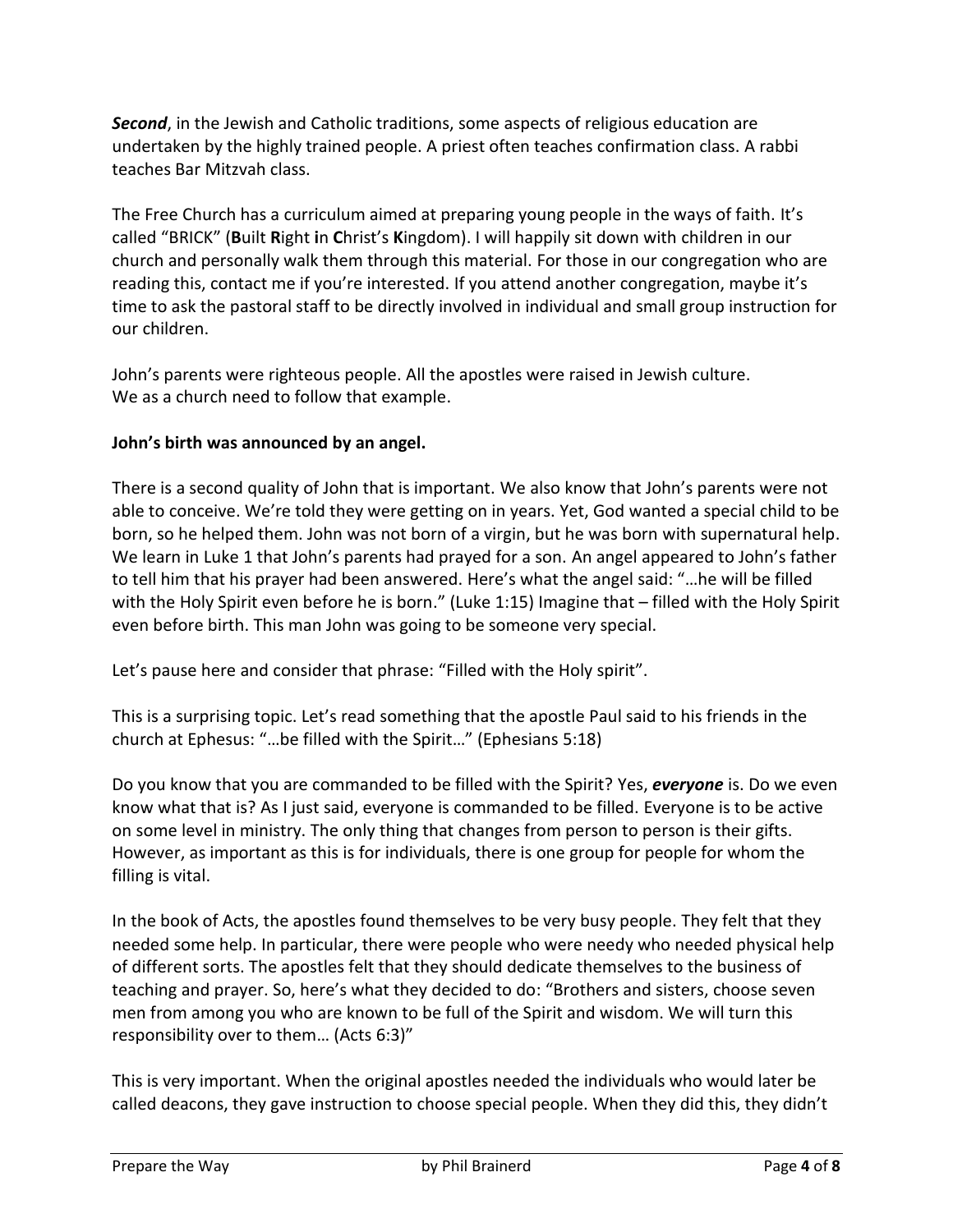say, "We need some people who have time on their hands." They didn't say, "We need nice people". They didn't even say, "We need hard-working people". They said, "we need people who are filled with the Spirit and Wisdom." If anyone in the church has a title of leadership, they must be filled with the Spirit and wisdom.

What does it look like to be filled with the Spirit?" This is a big topic, so let's start in this session by looking at John the Baptist.

#### *No Miracles*

There's one important quality of John that we need to highlight first when looking at the question of the Spirit. It's found in the Gospel of John:

40 Then Jesus went back across the Jordan to the place where John had been baptizing in the early days. There he stayed, 41 and many people came to him. They said, "Though John never performed a sign, all that John said about this man was true." (John 10:41)

Look at verse 41: "…John never performed a sign…". John had some miraculous things associated with his birth, but after that there was nothing supernatural associated with his ministry. Here's why this is important: Some Christians believe in something called the "Charismatic Movement". They believe that being filled with the Holy spirit means having all kinds of miraculous things associated with your life. For example, you have to do something referred to as "Speaking in Tongues". To do this, you must enter into an elevated emotional state and speak in a foreign language that you don't recognize. Or, your life must be filled with healings.

We must profoundly disagree. *John was filled with the Holy Spirit even before he was born, yet he had no miracles associated with his life. So, being filled with the Holy Spirit must mean something else.*

#### **More qualities of John prophesied by the angel**

The angel didn't stop there. Let's read more.

16 He will bring back many of the people of Israel to the Lord their God. 17 And he will go on before the Lord, in the spirit and power of Elijah, to turn the hearts of the parents to their children and the disobedient to the wisdom of the righteous—to make ready a people prepared for the Lord." (Luke 1:16-17)

Let's look at two of the phrases here. In verse 17 we see: "And he will go on before the Lord…"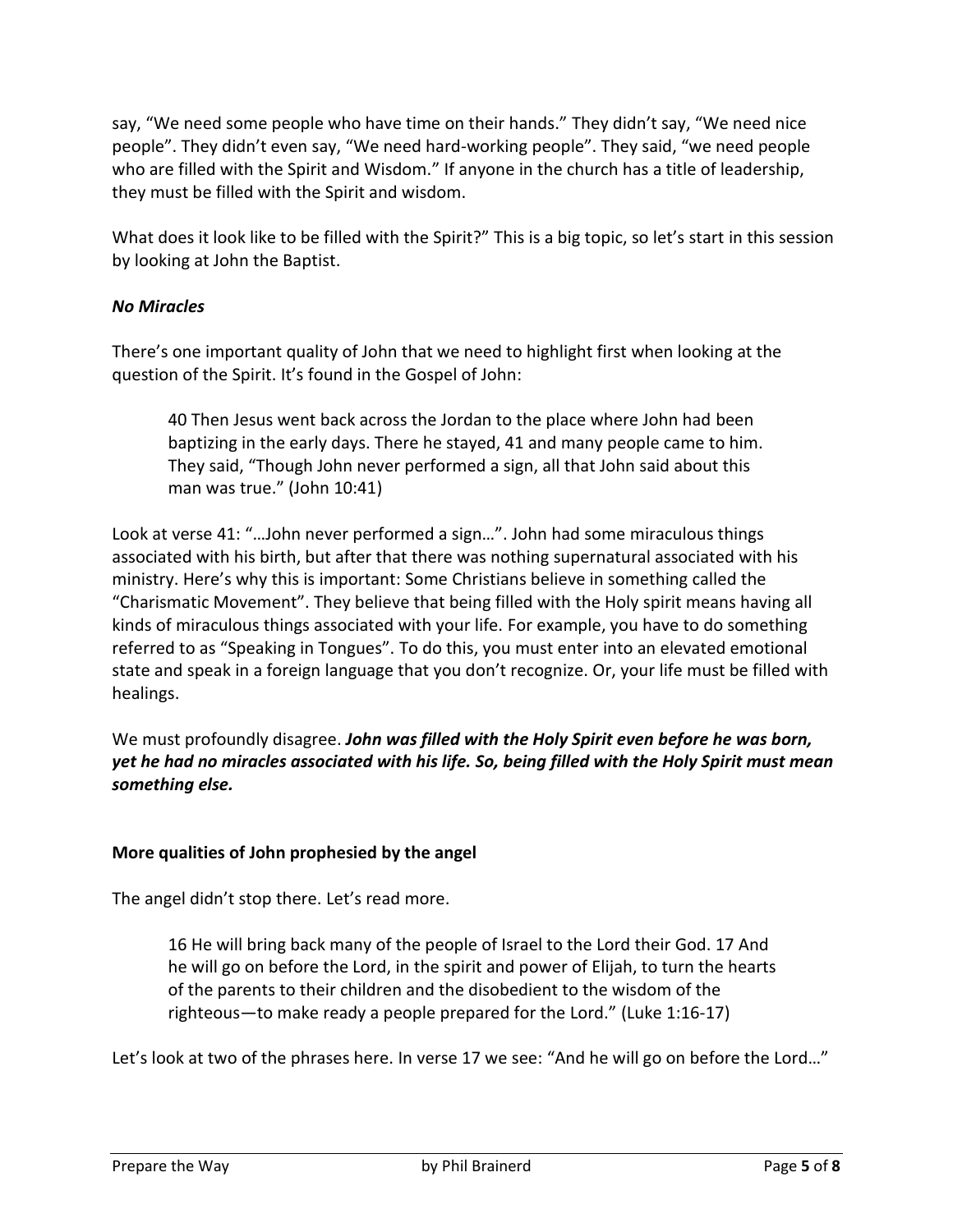Then, in the last sentence we see these words: "…to make ready a people prepared for the Lord. That's where we met John today in Matthew. He's in the process of doing exactly what the angel said he would do.

3 In those days John the Baptist came, preaching in the wilderness of Judea 2 and saying, "Repent, for the kingdom of heaven has come near." 3 This is he who was spoken of through the prophet Isaiah:

"A voice of one calling in the wilderness, 'Prepare the way for the Lord, make straight paths for him.'" (Matthew 3:1-3)

So, here's John. He's filled with the Holy Spirit. There are two sentences which, more than anything else, summarizes his life:

- "Prepare the way for the Lord."
- "Make straight paths for him."

Today, to get us started, I used an illustration from some games. In the days that Jesus lived, and for many years after, there was a better illustration. Whenever a great king came to visit, someone went ahead of him. That person was called a "herald". The herald had two jobs:

1) *Announce the King: To call out very loudly, "Hear ye, hear ye: The King is coming".* That way, everybody was ready when the king passed by.

*2) Clear the way for the king.* The Herald would often bring along a team. Their job was to look at the road ahead of the king. If they saw trash on the road, they got rid of it. If they saw a pothole, they would fill it. You don't want the king's carriage getting stuck in a hole, right? If they saw a bump, they would get out shovels and flatten out that bump. That way, the king had a smooth ride, travelling to his destination at optimal speed.

That's something like what John did. His job was to announce the great king. Next, he was to help to make sure the path was all clear. So, we're told that he stood out in a wilderness area. He called out with a loud voice. What did he call out? First, he said, "Repent!" Then, he said, "Because the kingdom of heaven is near."

Let's take those in reverse order.

## *"The Kingdom of heaven is near."*

There are two ways to run the world. The rightful king is our Creator, God. He's the king of heaven. Sadly, our world doesn't want the rightful king to be on his throne. So, we have a kingdom of heaven, where the rightful king, God, is in charge. Then, we have a kingdom of this world, where God is not in charge. This state of affairs will not be allowed forever. One day, the rightful king will sit on the throne of the earth, as he does now in heaven. The process started when the king appeared on the earth. The king's name is Jesus. John announced his coming.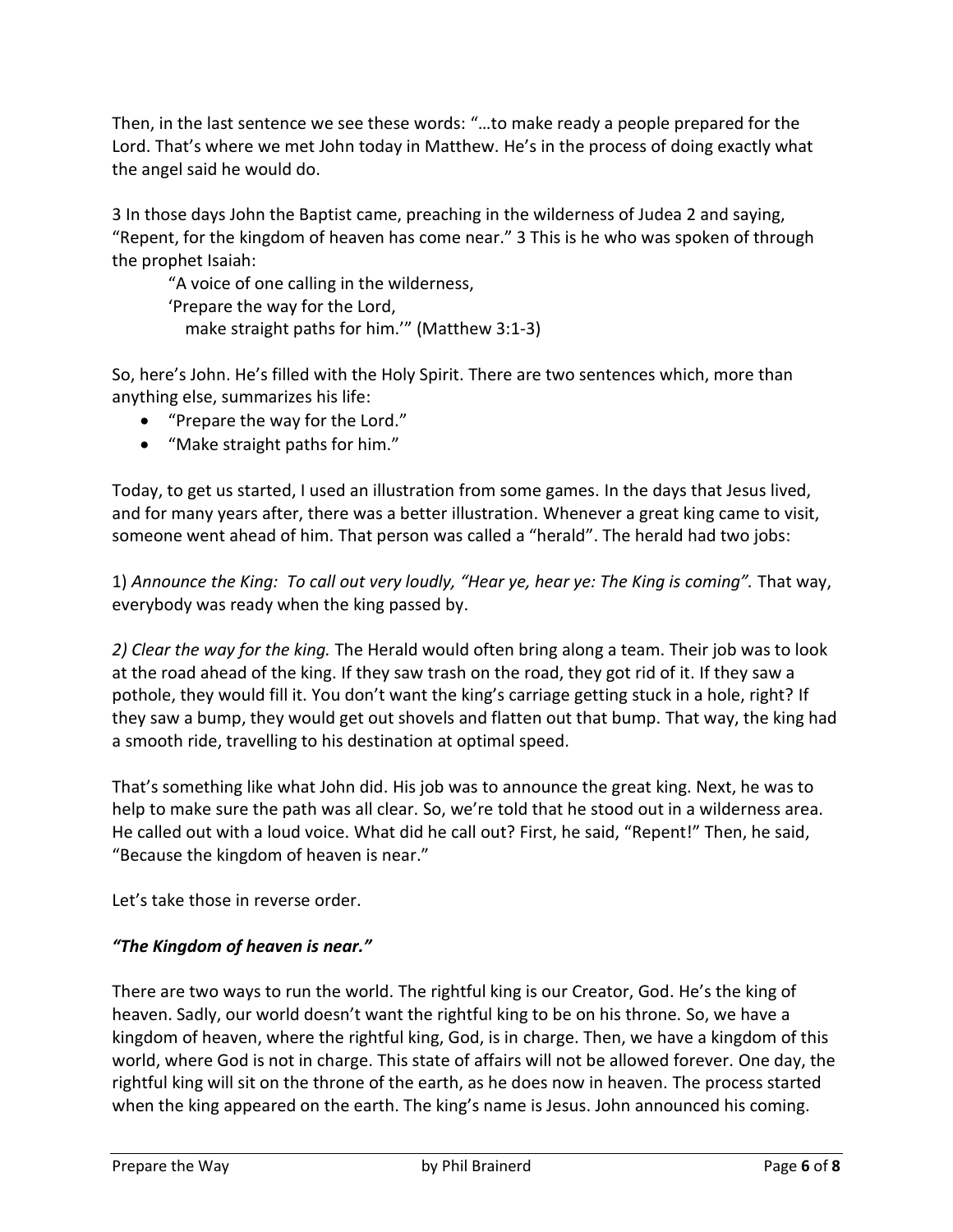Like the ancient heralds, John proclaimed with a loud voice, "The King is coming." In fact, "The kingdom of heaven is here."

The herald's job is also to clean away all the things that block the king; the garbage in the road, and the potholes. The way that we do that is to do something called, "Repent". The first thing that the king wants in heaven is us. He wants our hearts. The kingdom really starts there. That's why we closed the last session by asking, "Who sits on the throne of your kingdom? Once we realize that we need the rightful king on the throne of our life, our kingdom, there is an important second step. Our hearts and our lives are surrounded with all kinds of things that keep the rightful king from sitting on his throne. The things that keep the rightful king, God, from taking his throne are called sin.

To repent involves admitting that those things exist. Once we admit that those things exist, repenting means that we turn away from them. Repent, for the kingdom of heaven is near.

## **Conclusion**

To bring all this together today, we need to consider three points.

### **I. Be Saved**

First, there are those in our midst who have never made this decision. The rightful King, God, has never been on the throne of your life. You need to repent. That means admit that you have sin in your life. Repent means to turn away.

Now, it's interesting, recall that in the ancient days the king's herald had two jobs. First was announce the king. Second was to smooth the path. If you will admit that you have sin in your life, if you are willing to turn away from that sin, God will do something very special. When Jesus died on the cross, he paid the price for your sin. We're told that the blood Jesus shed washes away all our sin. So, all you have to do is ask God to forgive you through the work of Jesus on the Cross.

Would you do that? Ask God to forgive your sin. Then, invite him onto the throne of your heart. Make him the Lord of your life.

## **II. Commit to continually confessing sin.**

Many in the audience have already been saved. You've asked God to forgive your sin. You've invited Jesus onto the throne of your life. If you've done that, you enjoy the gift of eternal life. No one can take that way.